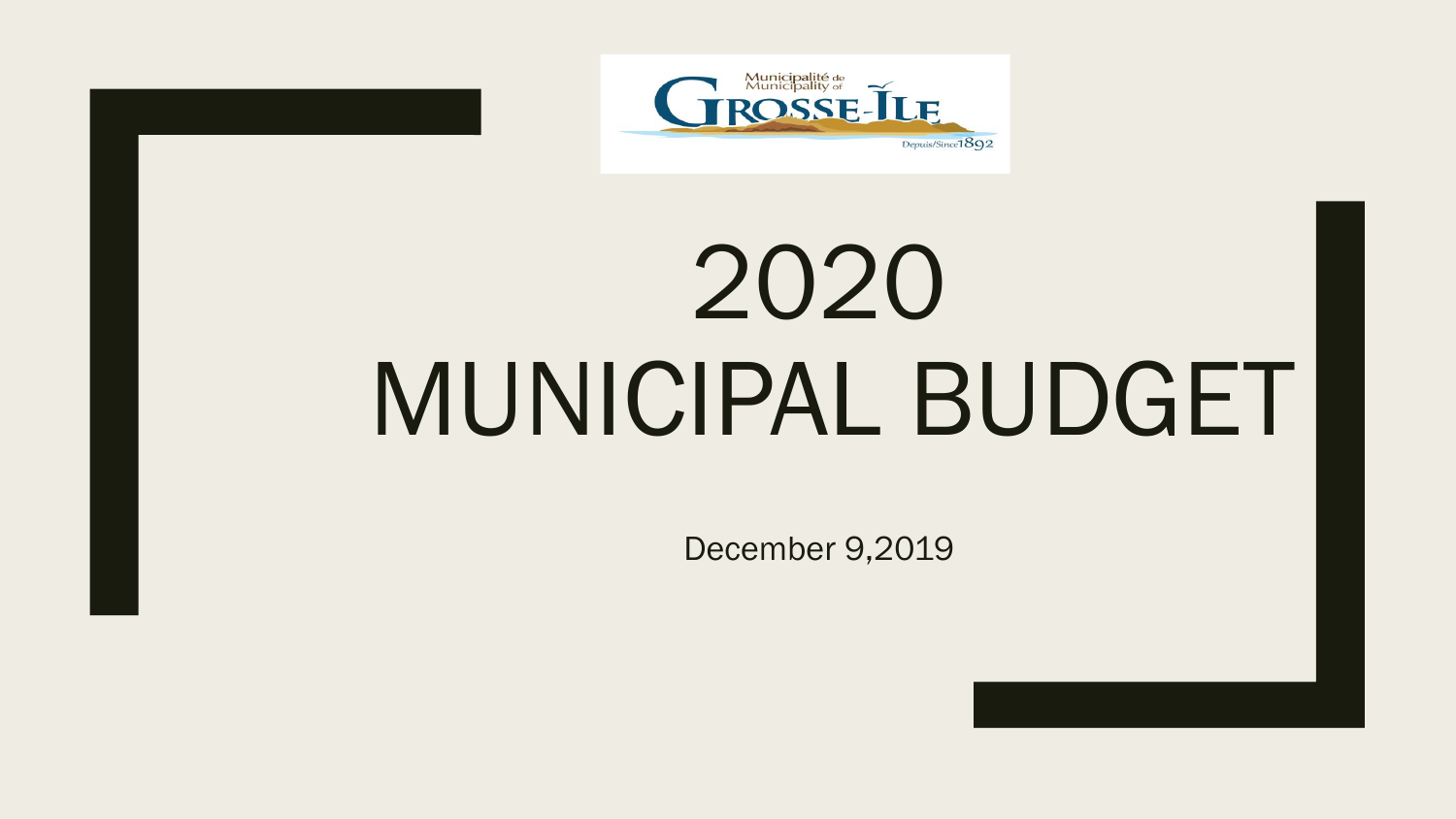## SPECIAL SITTING OF COUNCIL

Adoption of 2020 Municipal Budget

- Opening of the sitting
- Adoption of the agenda
- Presentation and Adoption of the 2020 budget
- Question period
- Close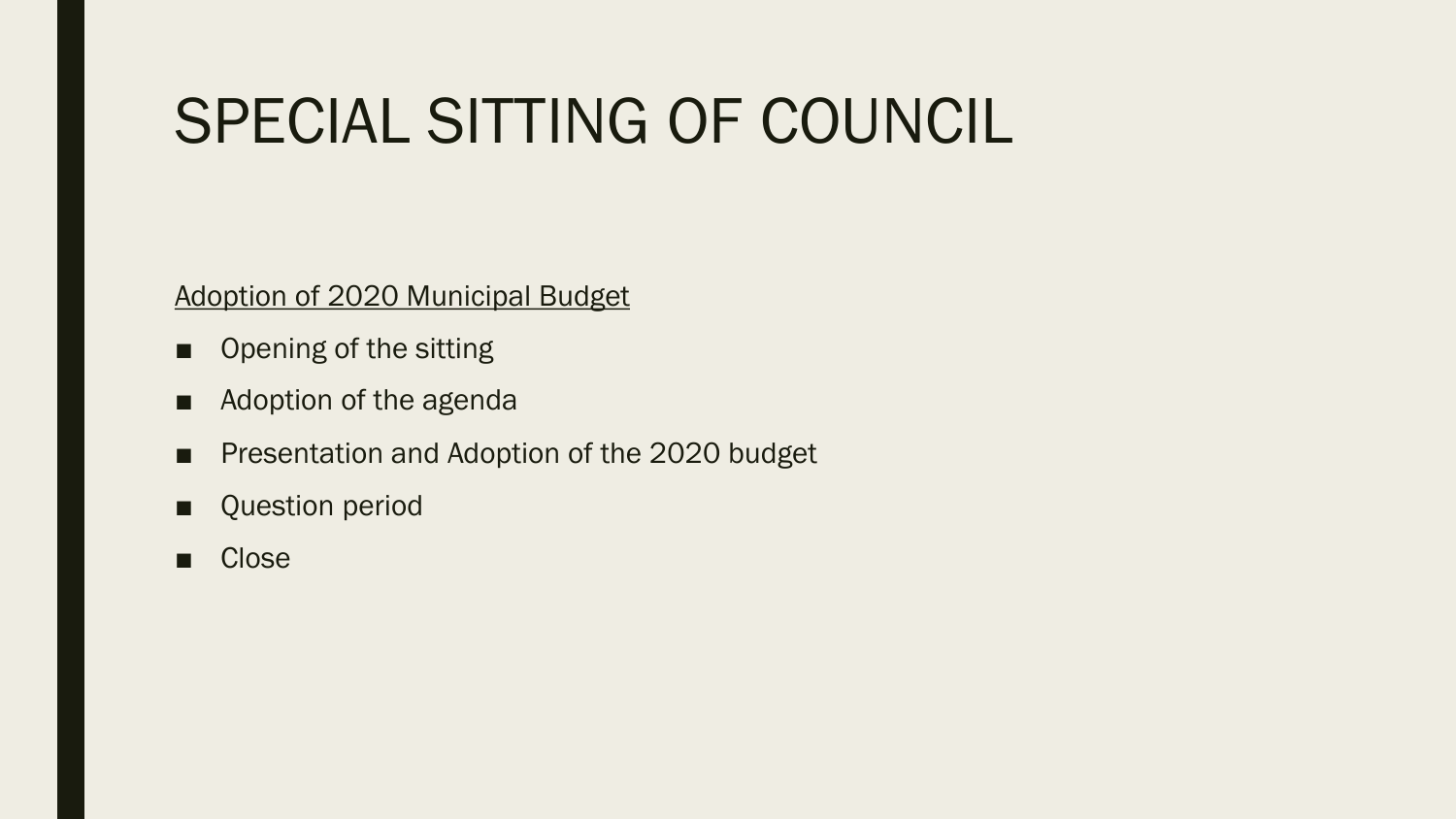### TAXATION RATES



- The members of council were able to maintain the annual tax rate as adopted in 2019.
- The Municipality of Grosse Ile uses a varied tax rate system regulated by the LFM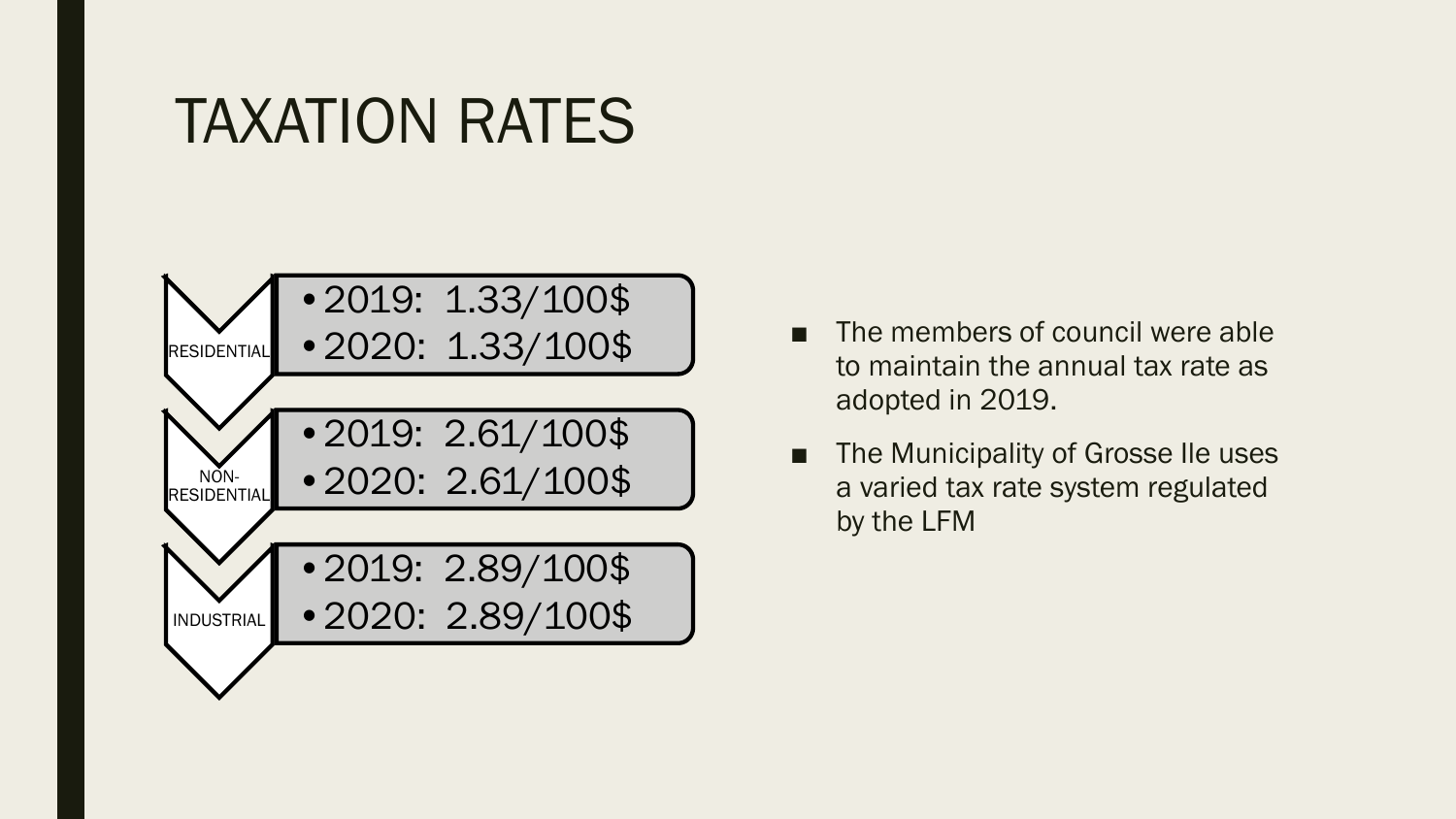## Municipal Surplus

The total unrestricted operating Surplus as of December 31, 2018 was \$220,919 and the Municipality anticipates a surplus for the 2019 fiscal year as well.

■ During the 2019 fiscal year, \$38,789 was transferred from the unrestricted surplus to defray unforeseen administrative obligations.

Note: As municipalities cannot borrow money to cover operational expenses, a non-restricted surplus can act as a credit margin for unforeseen expenses.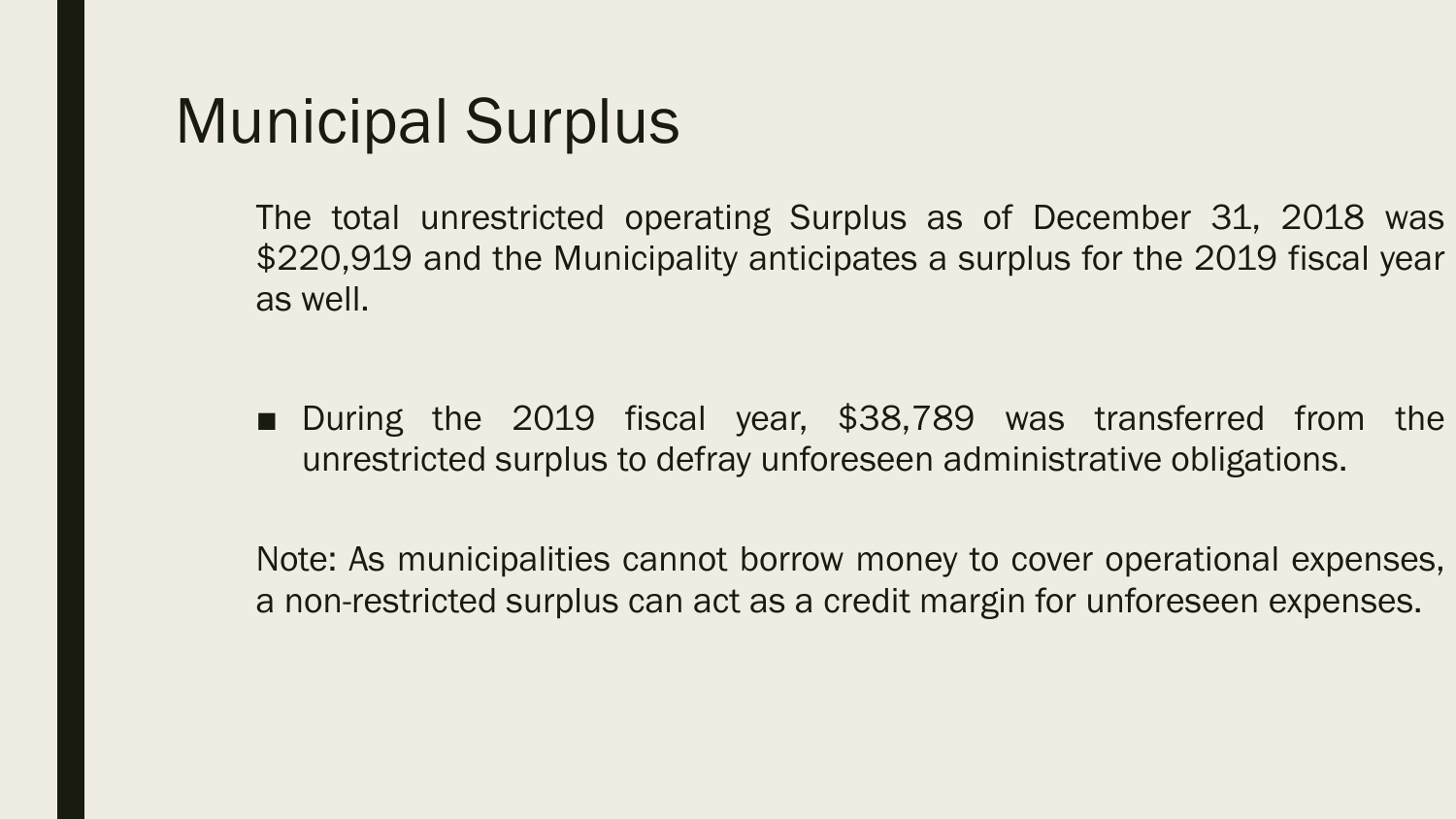## Fixed Expenses vs Variable Expenses

More than 80% of the expenses within the municipal budget are fixed. Examples include:

- Contribution to Police Services
- Snow removal contract
- Operational expenses such as electricity, telephone, etc
- Payment of loans and interest
- Administration
- Auditing
- Insurance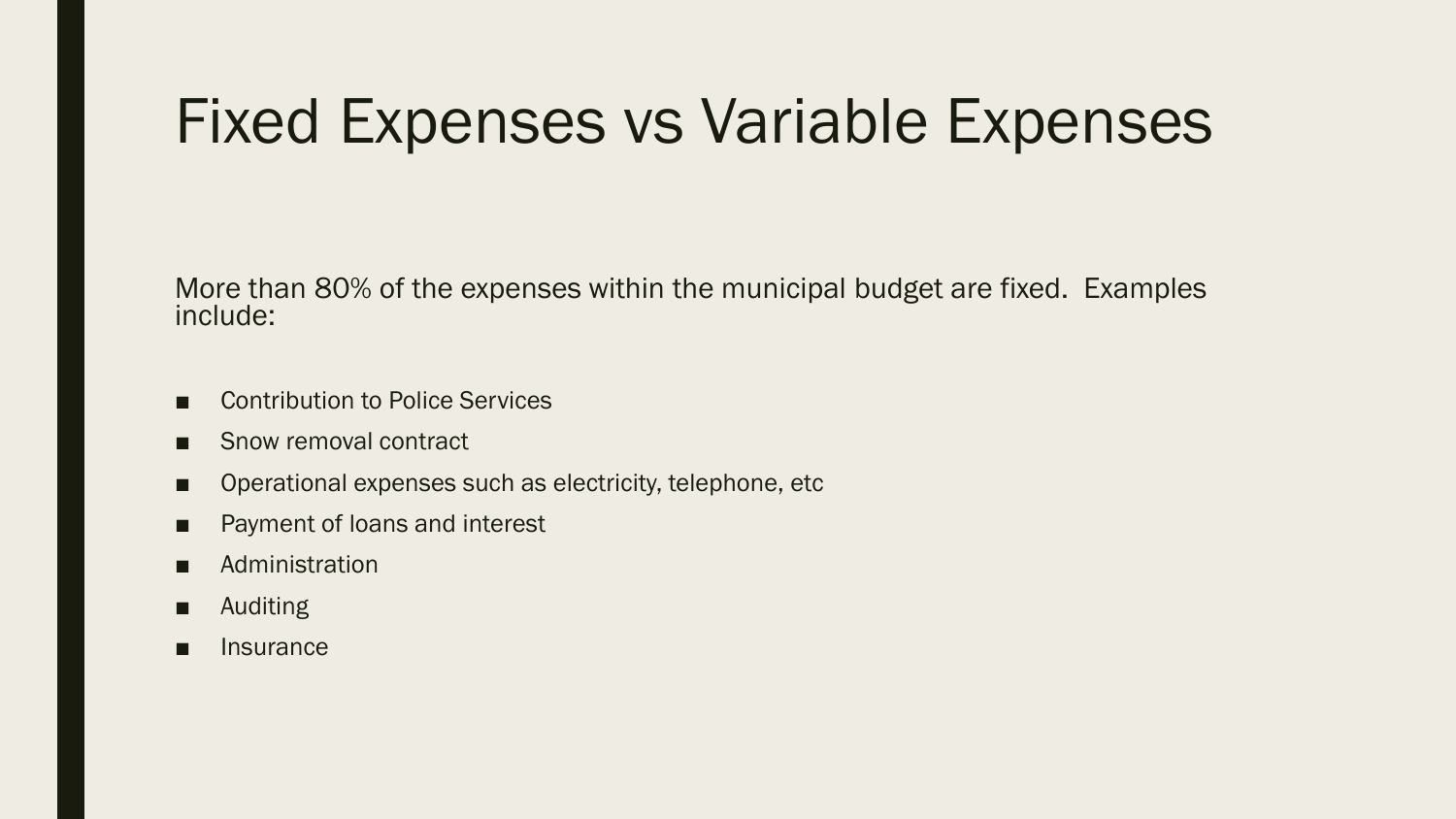#### SUMMARY OF REVENUE \$900,000